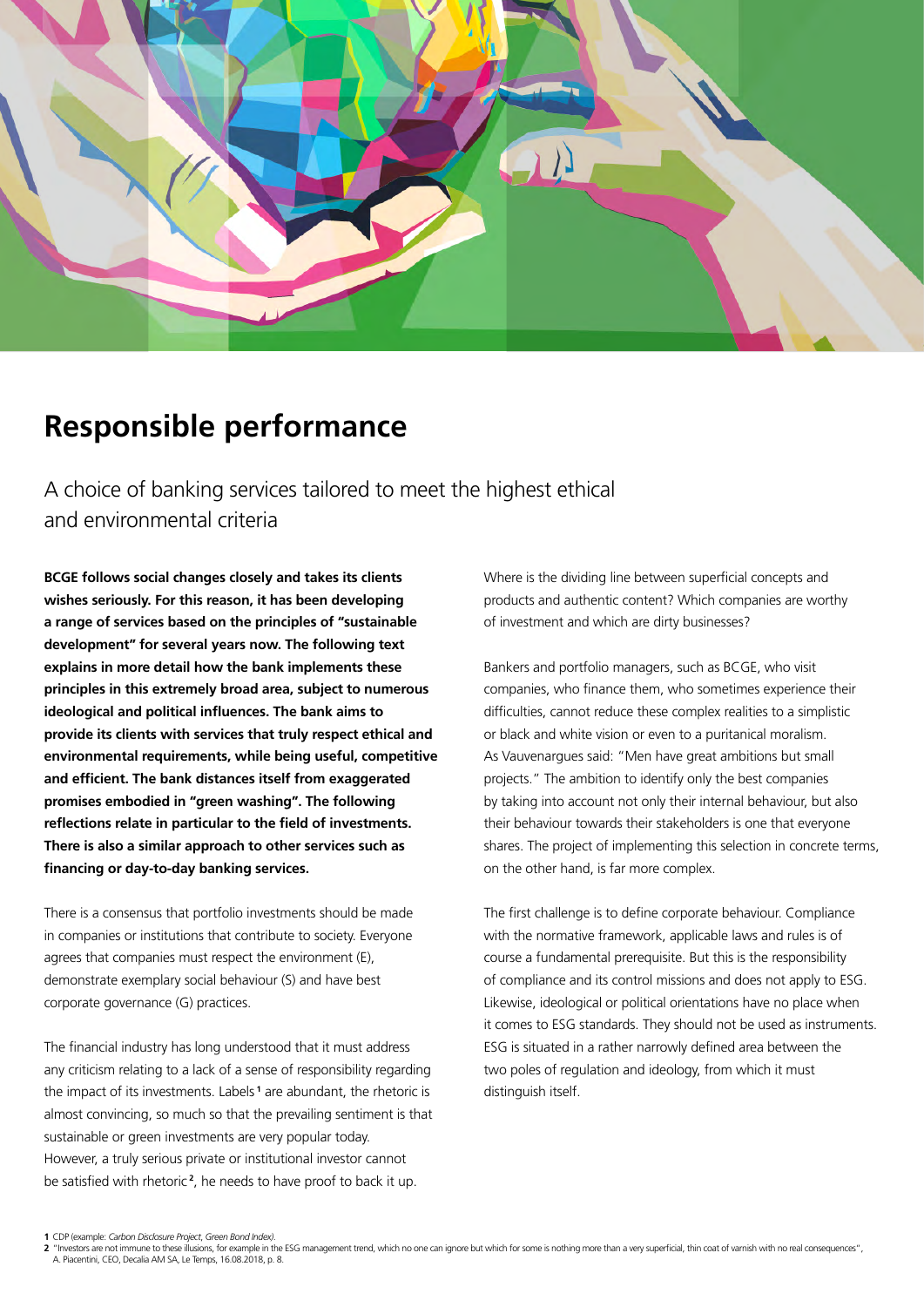

Limiting the sphere of influence of ESG and the normative-legal framework is relatively simple. It should be noted that there are some delays in legislation in some countries and ESG standards can then be used as a substitute. Lastly, the evolution of regulations at a global level is very rapid and tends to limit the scope of application of a voluntary ESG approach.

Separating ESG guidelines from political, ideological and even religious inclinations is of paramount importance but a complex undertaking. Take the environment: how far can ecological constraints go? Should fossil fuels be completely banned? How long should we tolerate them? Should we accept nuclear power because of global warming? On the subject of geopolitics: which countries should be sanctioned in addition to those already sanctioned? Are all sanctions justified? Are trade war measures justified or purely opportunistic and protectionist? In the area of governance: where do we draw the line between shareholder meetings and boards of directors?

At this stage, there is still a significant need for clarification in the eyes of those who require ESG-certified investments to be truly authentic and credible. A simple coat of varnish is not enough to fool investors who will not tolerate another "dieselgate".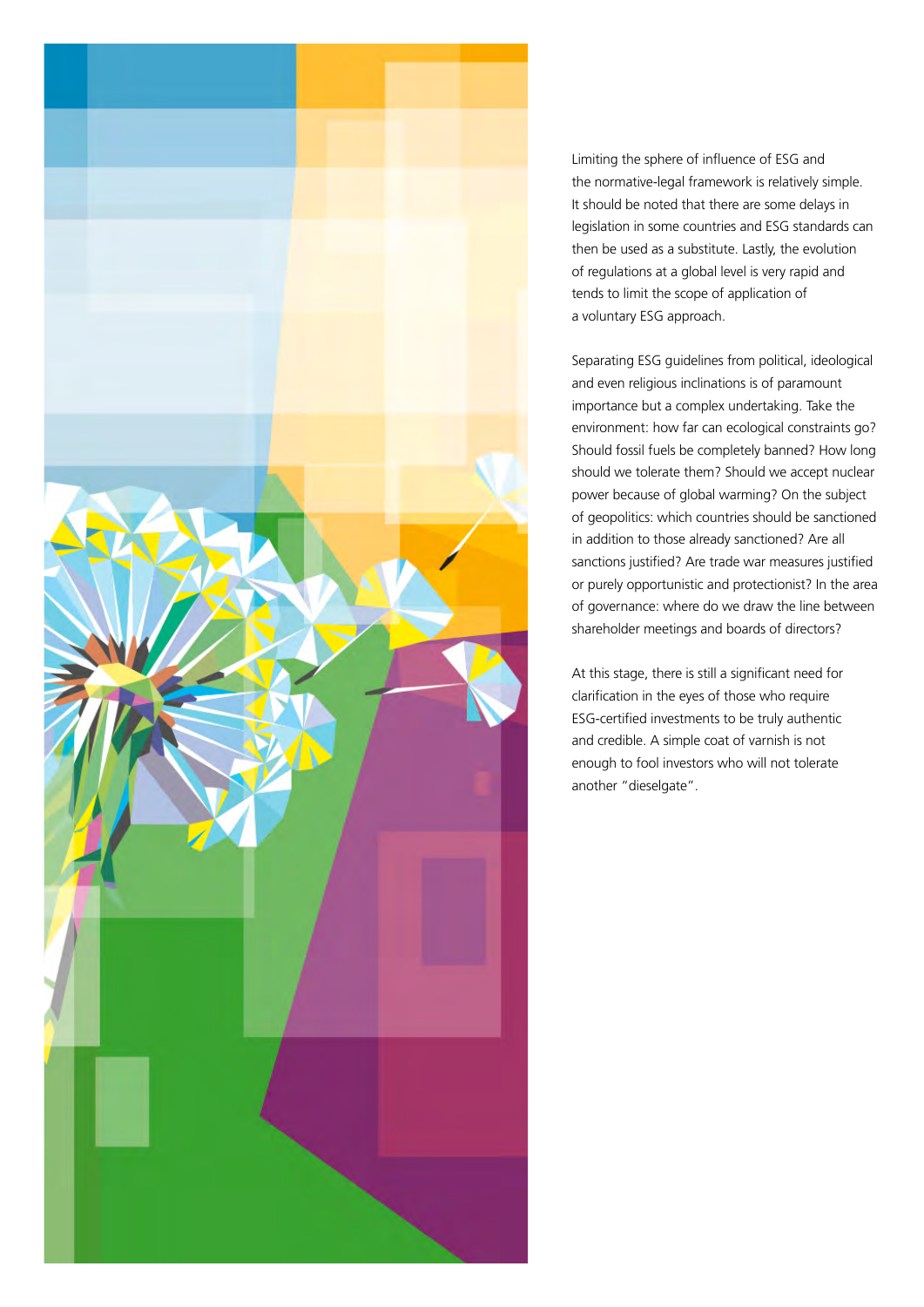The bank has a pragmatic approach. Some guiding principles govern this approach:

**1. It is not the technocracy but the investor who decides** 

**on his selection criteria for sustainable investments** Choices must be made in the face of the multitude of restrictions and requirements that can be applied to a company. These choices belong first and foremost to the investor client and should not be appropriated by well-meaning private or public think tanks. For example, the carbon-wind-power-nuclear controversy divides many investors. Each investor will articulate his vision and it is his preferences that will shape the portfolio. It is then up to the manager to look for selection and filtering solutions.

## **2. ESG filtering must lead to better long-term financial performance**

The applications of the ESG approach are very diverse. Therefore, the different issues need to be identified and priorities set, with the main focus on improving the performance of the portfolio. This often leads to tricky situations in which a decision has to be made. For example, what about impact investing, which is an effective investment that serves a good cause but then leads to a deterioration in the performance of a pension fund? In our opinion, a case like this goes beyond the scope of ESG and approaches philanthropy, which is a completely different approach (gratuitous, anonymous).

In addition, "countless academic studies investigating the relationship between corporate social responsibility and share performance have come to contradictory conclusions on the subject" **<sup>3</sup>** . In the absence of scientific evidence, positive or negative, we continue to believe that good corporate governance helps improve a company's chances of performing well. Corporate governance must therefore be carefully examined by the analyst when assessing the company and its shares.

#### **3. Promote rather than oppose**

The most militant ESG investors like to use combative language and speak out at general meetings. They may also simply be some index-oriented asset managers who, as prisoners of their method, justify holding certain positions that their own principles would require them to sell. In reality, shareholder activism has a rather mixed record. In any case, it should remain in the realm of incentive rather than coercion and confrontation.

#### **4. Vote with your feet**

An expression attributed to Ronald Mc Donald; the best way to express your financial or ethical dissatisfaction with a listed company is to refrain from buying its shares. Fundamentalist activism, on the other hand, is based on a contradiction: it encourages investors to buy as many shares as possible of a questionable company. The purpose is to bring together as many votes as possible: logical. But in doing so, it exposes the very same investors to the risk of the weak position throughout the duration of the deal and if it fails to implement the desired change, the risk is greater... We advise investors to use their feet instead and be very selective, aligning their beliefs with their portfolio.

#### **5. Evaluate a company as a whole**

Active management consists of a strict selection of equities in a portfolio. Analysts must assess the company as a whole. It makes little sense to look at the financial aspect without looking at the corporate governance or strategy aspects. The expert analyst must make a recommendation to buy, hold or sell the security based on a multitude of criteria and in contexts that differ significantly from one company to another. Different filters and scoring models are used, but only as a decision-making aid. Ultimately, he must use his judgement and reputation as an expert.

#### **6. Submit ESG performance to external assessment**

Rather than labelling its investment instruments itself, the bank has opted for a policy of external rating in terms of ESG criteria. This is to avoid any accusation of a lack of objectivity, or even the risk of overly optimistic rhetoric about the supposed environmental effects of an investment approach. The bank has selected a very advanced and comprehensive rating system. It is gradually extending this rating principle to all its investment products, primarily funds and certain mandates. This will provide clients with a tool to monitor and measure "ESG performance" on a regular basis for the products concerned. This enables a concrete and factual dialogue between investor and adviser in order to align and adjust the portfolio to ESG qualitative objectives.